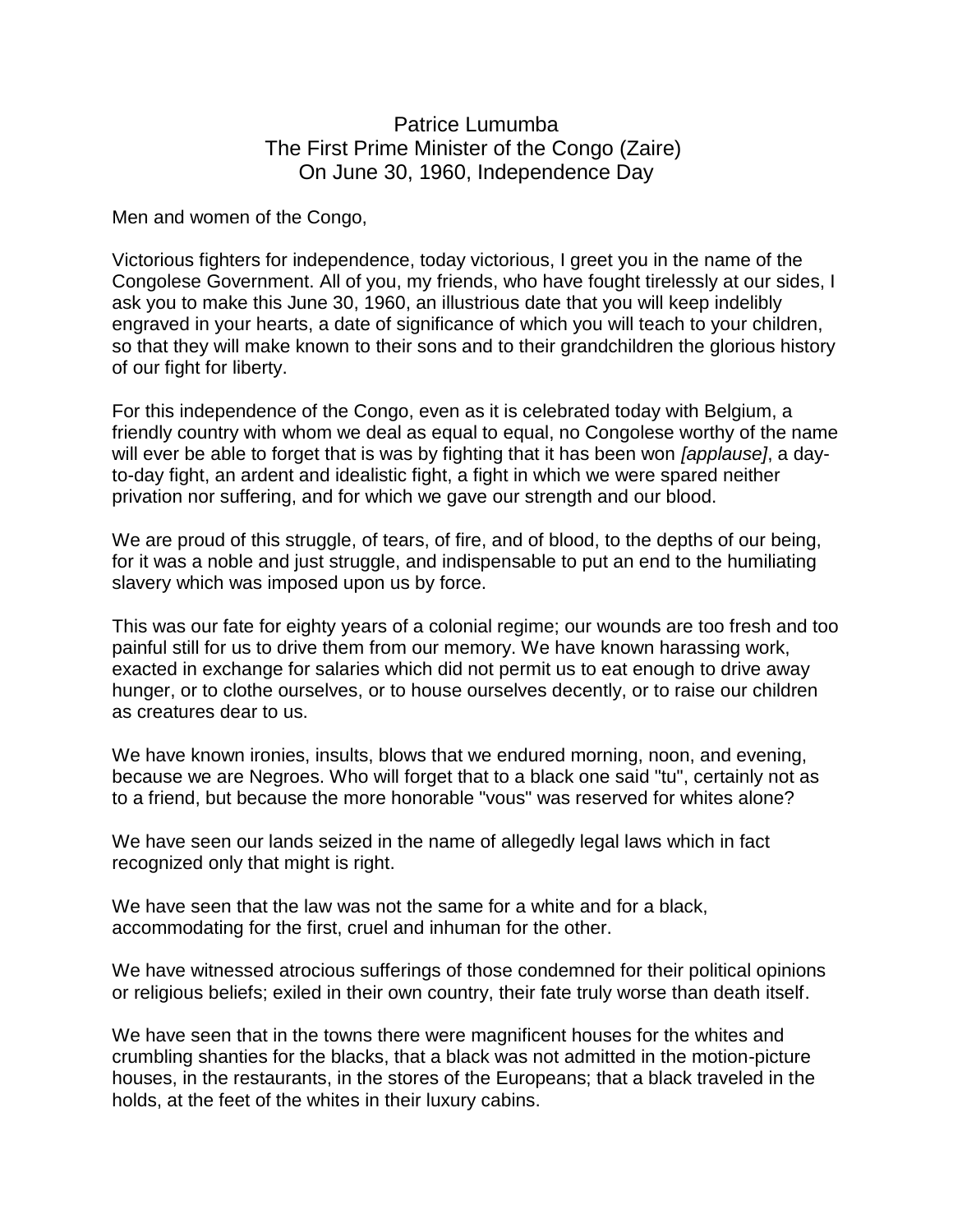Who will ever forget the massacres where so many of our brothers perished, the cells into which those who refused to submit to a regime of oppression and exploitation were thrown *[applause]*?

All that, my brothers, we have endured.

But we, whom the vote of your elected representatives have given the right to direct our dear country, we who have suffered in our body and in our heart from colonial oppression, we tell you very loud, all that is henceforth ended.

The Republic of the Congo has been proclaimed, and our country is now in the hands of its own children.

Together, my brothers, my sisters, we are going to begin a new struggle, a sublime struggle, which will lead our country to peace, prosperity, and greatness.

Together, we are going to establish social justice and make sure everyone has just remuneration for his labor *[applause]*.

We are going to show the world what the black man can do when he works in freedom, and we are going to make of the Congo the center of the sun's radiance for all of Africa.

We are going to keep watch over the lands of our country so that they truly profit her children. We are going to restore ancient laws and make new ones which will be just and noble.

We are going to put an end to suppression of free thought and see to it that all our citizens enjoy to the full the fundamental liberties foreseen in the Declaration of the Rights of Man *[applause]*.

We are going to do away with all discrimination of every variety and assure for each and all the position to which human dignity, work, and dedication entitles him.

We are going to rule not by the peace of guns and bayonets but by a peace of the heart and the will *[applause]*.

And for all that, dear fellow countrymen, be sure that we will count not only on our enormous strength and immense riches but on the assistance of numerous foreign countries whose collaboration we will accept if it is offered freely and with no attempt to impose on us an alien culture of no matter what nature *[applause]*.

In this domain, Belgium, at last accepting the flow of history, has not tried to oppose our independence and is ready to give us their aid and their friendship, and a treaty has just been signed between our two countries, equal and independent. On our side, while we stay vigilant, we shall respect our obligations, given freely.